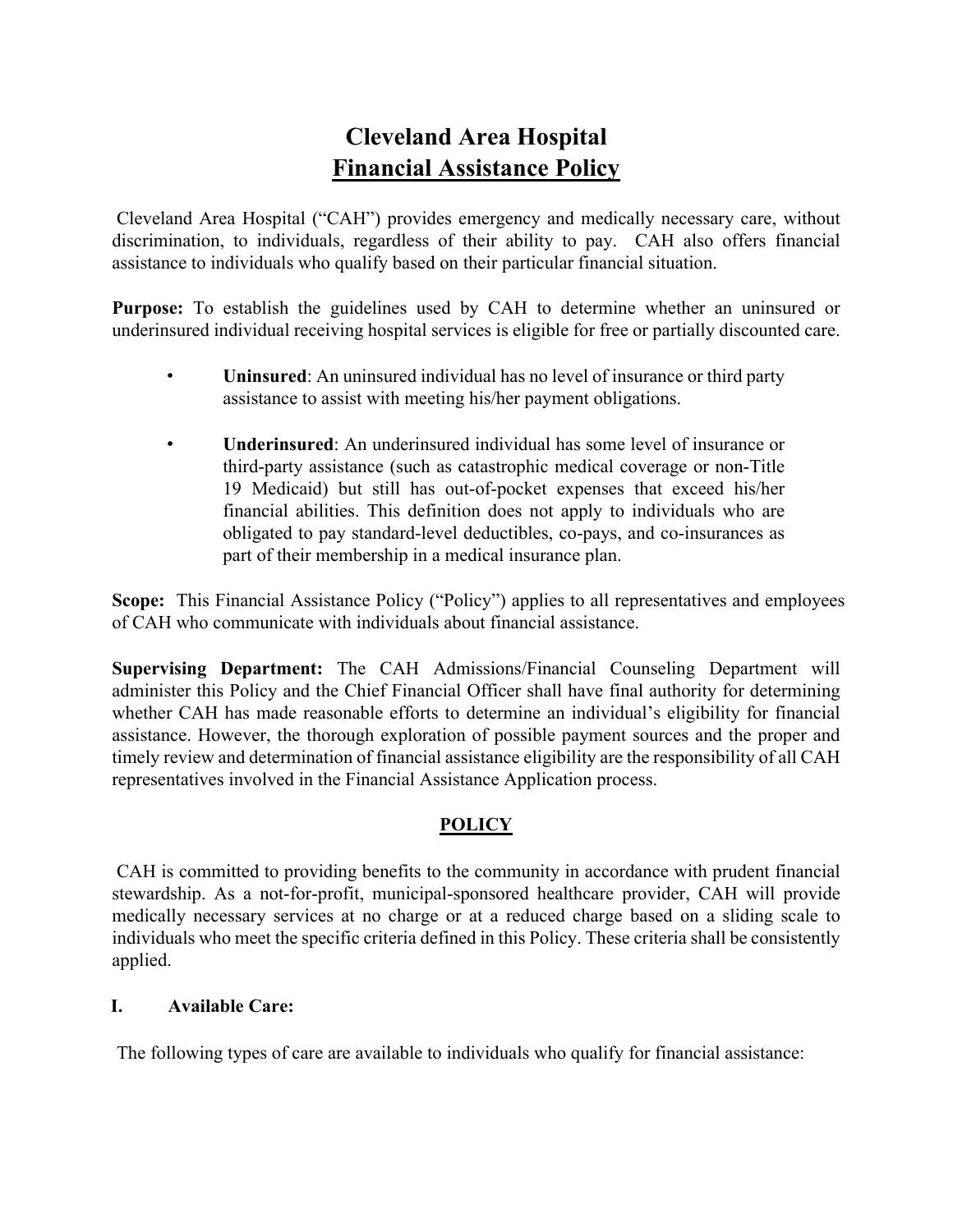**A.** Emergency medical services provided in an emergency room setting;

**B.** Services for a condition which, if not promptly treated, would lead to an adverse change in the health status of an individual;

**C.** Non-elective services, evaluated on a case-by-case basis at CAH's discretion; and

Once determined, eligibility will last for a 6 month period and may be extended or waived based on the individual circumstances of the individual. Any exceptions will be made at the discretion of the Chief Financial Officer.

### **II. Initial Consideration of Third-Party Payment Sources**

All possible third-party payment sources (for example, Medicaid, Indigent Funds, Indian Benefits, or Crime/Reparation Funds) must be reviewed and evaluated before an individual's account may be considered for financial assistance to assure that CAH's assets are prudently managed.

### **III. Emergency Medical Treatment and Active Labor Act (EMTALA)**

**A.** Subject to EMTALA requirements, when an individual receives services at CAH, he or she shall be notified that payment in full is expected at the time of the service.

**B.** If payment is not possible at the time of service, the individual shall be advised of CAH's policy regarding installment payment plans. At that time, insurance or other payment sources will be identified and recorded, in accordance with EMTALA, as soon as possible after the individual has been stabilized.

**C.** If an individual does not have insurance, or cannot provide evidence of insurance, he or she will be classified as "Self-Pay" and will be provided a copy of this Policy, the Plain-Language Summary of this Policy, and the Financial Assistance Application Form (collectively, the "FAP Forms").

### **IV. Eligibility Criteria for Financial Assistance, Including Free or Discounted Care**

**A. Income:** CAH uses the current year's Federal Poverty Guidelines (attached), published annually, to assist in determining eligibility for financial assistance. An individual's income, taking into account family size, must be at or below 200% of the Federal Poverty Guidelines to receive a 100% discount on hospital care. The following sliding scale is used to determine levels of eligibility for individual s whose income is above 200% of the Federal Poverty Guidelines: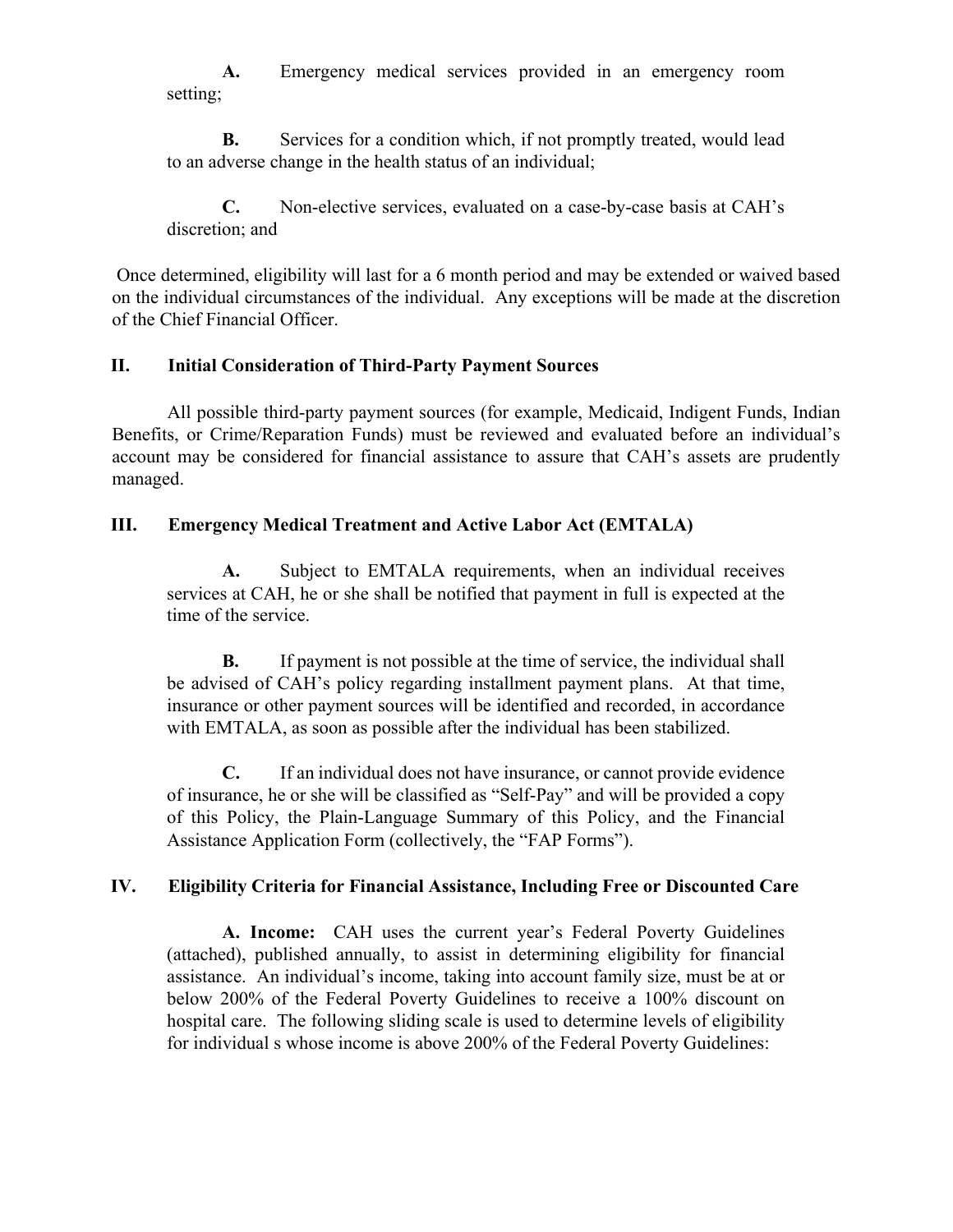| Gross Wages and Assets as a<br>Percentage of the Federal<br><b>Poverty Guidelines</b>                                                                                                                                                                                     | Percentage of<br>individual Liability<br>Allowable for<br><b>Financial Assistance</b> |  |  |
|---------------------------------------------------------------------------------------------------------------------------------------------------------------------------------------------------------------------------------------------------------------------------|---------------------------------------------------------------------------------------|--|--|
| $200\%$ or less                                                                                                                                                                                                                                                           | 100%                                                                                  |  |  |
| 201% to 220%                                                                                                                                                                                                                                                              | 90%                                                                                   |  |  |
| 221% to 240%                                                                                                                                                                                                                                                              | 80%                                                                                   |  |  |
| 241% to 260%                                                                                                                                                                                                                                                              | 70%                                                                                   |  |  |
| 261% to 280%                                                                                                                                                                                                                                                              | 60%                                                                                   |  |  |
| 281% to 300%                                                                                                                                                                                                                                                              | 50%                                                                                   |  |  |
| All uninsured individuals not qualifying for charity care will<br>receive a 40% "Self-pay" discount from billed charges. This<br>discount does not apply to amounts owed after the application<br>of insurance payments such as co-pays, co-insurance and<br>deductibles. |                                                                                       |  |  |

- A "**family**" is a group of two people or more (one of whom is the householder) related by birth, marriage or adoption and residing together; all such people (including related subfamily members) are considered as members of one family.
- "**Family Income**" includes earnings, unemployment compensation, workers' compensation, Social Security, Supplemental Security Income, public assistance, veterans' payments, survivor benefits, pension or retirement income, interest, dividends, rents, royalties, income from estates, trusts, educational assistance, alimony, child support, assistance from outside the household and other miscellaneous sources.
	- Note: Income includes the income of all family members and is determined on a before-tax basis. Income excludes capital gains or losses and non-cash benefits such as food stamps and housing subsidies. Income from non-relatives, such as roommates is excluded.

**B. Assets**: If the individual's or responsible party's assets (except primary residence) exceed \$10,000.00 in value, CAH will consider 25% of the "unencumbered value" of the assets as income, which will be included in the annual income amount for purposes of determining eligibility for financial assistance and discounted care.

**C. Presumptive Financial Eligibility:** An individual is presumed to be eligible for financial assistance and will not be required to submit an Application Form if the individual:

is homeless: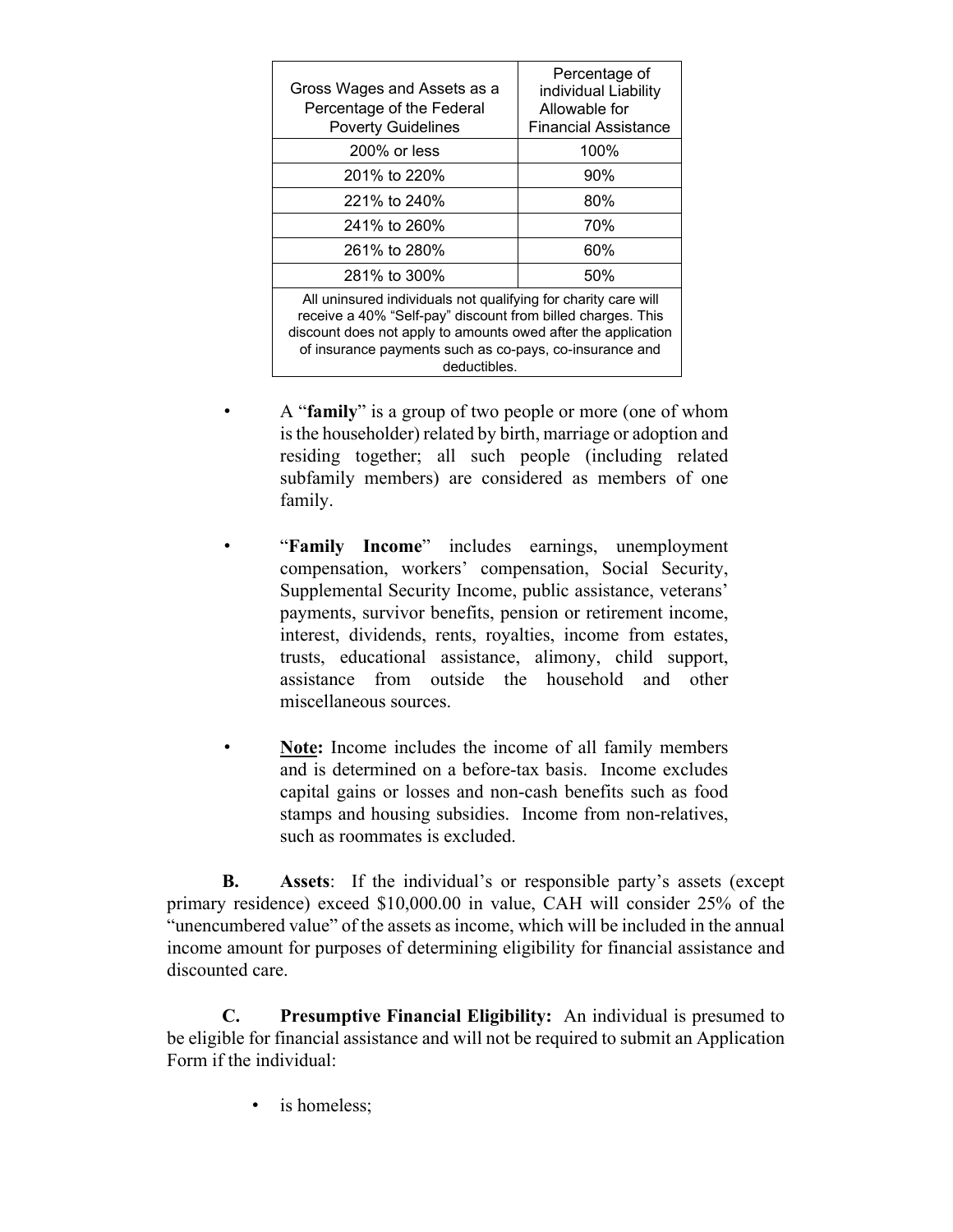- qualifies for food stamps;
- qualifies for subsidized school lunch program;

has accounts included in the individual's and/or responsible party's personal bankruptcy;

has accounts returned by the collection agency as uncollectible due to bankruptcy;

• is a documented immigrant that does not qualify for any Federal programs specifically designated for *undocumented immigrants*;

• guarantor is deceased with no estate in probate;

• is enrolled in State Medicaid insurance programs that use a defined family income at or below 200% of the Federal Poverty Guidelines; and

is enrolled in State Assistance Programs that use a defined family income at or below 200% of the Federal Poverty Guidelines.

However, care shall be taken by CAH to verify that individuals with presumptive financial eligibility actually meet the criteria for such eligibility. The specific condition(s) warranting financial assistance shall be properly documented in each instance.

**D. Special Considerations:** If an individual's financial, medical, or social situation is so complex or unusual that the decision to provide financial assistance warrants special consideration, the individual's Application Form will be referred to the Chief Operating Officer for review. If a determination that the individual is ineligible for financial assistance, the individual may request that the Chief Financial Officer review the Application Form to make a final determination. The Chief Financial Officer has the final authority regarding the determination of an individual's eligibility for financial assistance. Any person can make a request for special consideration.

#### **V. Basis for Calculating Amounts Charged to Patients**

**A.** CAH uses the Prospective Method to determine the amounts generally billed to patients who have insurance coverage ("AGB").

**B.** An individual who is eligible for financial assistance will not be charged more than AGB.

**C.** CAH will limit the charges for any medical care to an individual who is eligible for financial assistance to less than the "gross charges" for that care. Gross charges are the hospital's full, established prices for medical care that the hospital consistently and uniformly charges all patients before applying any contractual allowances, discounts, or deductions.

### **VI. Method of Applying for Financial Assistance**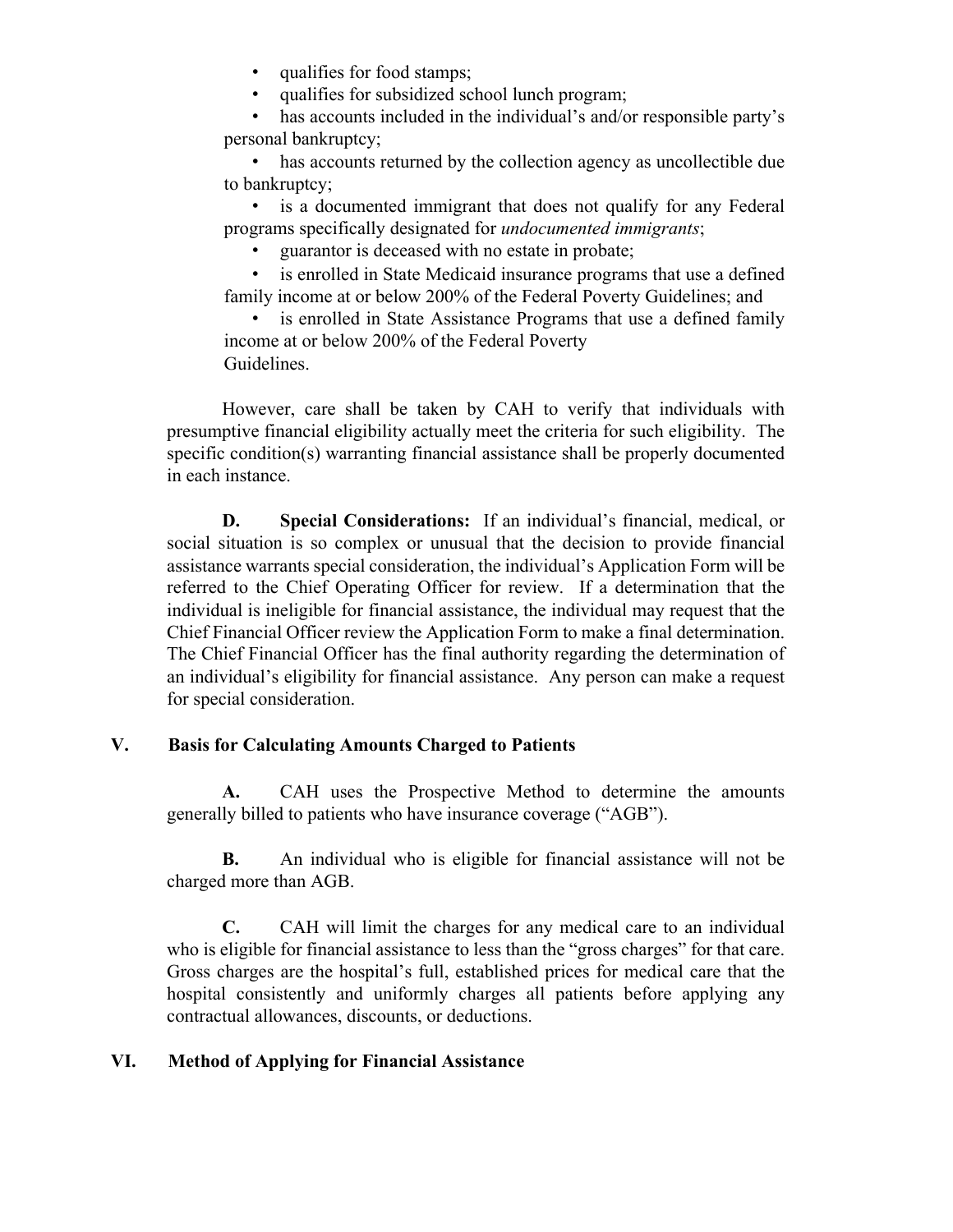**A. Application**: An individual may apply for financial assistance by completing a Financial Assistance Application Form ("Application Form") and submitting it along with the required documentation to CAH at the address listed on the Application Form.

- **B. Required Documents:** The required documents to be submitted are:
	- Completed and signed Application Form;
	- Two most recent pay stubs for every family member;
	- Prior two years' tax returns for every family member;
	- Previous 2 month's bank statements for every family member;

• Documents that reflect current investments or other sources of income or savings for the individual and family members; and

• Other information the individual feels would be helpful in making a determination.

**C. Incomplete Application Forms:** Incomplete Application Forms will be documented in the individual's records, and the Financial Counseling Manager (or another appropriate Admissions Department Representative) will contact the individual to gather any additional information needed. During this time, normal billing procedures will continue.

**D. Application Form Period:** CAH will accept Application Forms for financial assistance within 240 days from the date of the initial billing for the individual's care.

**E. Final Determination:** In most cases, a final determination of eligibility for financial assistance will be made within 30 days of receipt of a completed Application Form and supporting documentation by CAH. In the event that CAH requires additional time to make a determination, CAH will use reasonable efforts to inform the individual of the approximate time needed and suspend any collection actions until a final determination has been made.

**F. Notification of Final Determination:** CAH will use reasonable efforts to notify each individual in writing of its final determination within 5 days of making such final determination. If the Application Form is denied, a reason for such denial will be included in the notification. If the Application Form is approved, the account will be discounted and appropriately written off as charity care using the applicable adjustment codes and with appropriate review as documented in the Write-off and Approval Limits Policy. A copy of all documentation will remain on file for a period of 3 years.

**G. Objective Criteria**: All eligibility decisions shall be based on objective criteria contained in the documentation received. CAH Financial Counseling/Admissions representatives shall not make or assist in making financial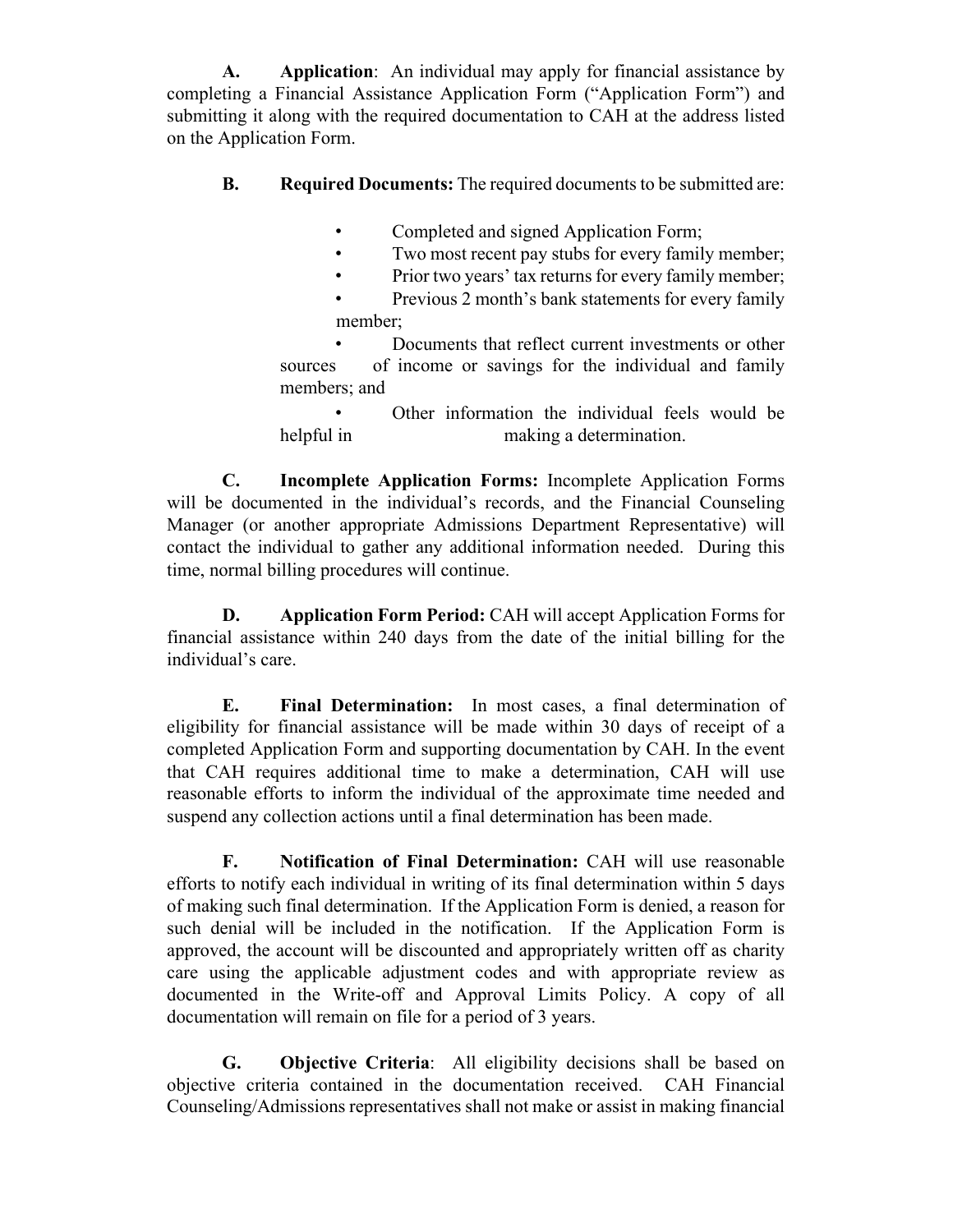assistance eligibility determinations for friends or relatives. Any such Application Form must be transferred to another representative for review.

**H. Limited Basis for Denial:** Information received, but not requested on the Application Form may not be the basis for the denial of an individual's eligibility for financial assistance.

**I. Lack of Supporting Documentation:** In situations where copies of the proper supporting documentation cannot be provided, the Financial Counseling Manager or another appropriate Admissions Department Representative shall fully document his or her review of the financial criteria on which the financial assistance determination was made.

**J. Anti-Discrimination**: The decision to approve or deny an Application Form for financial assistance will be made objectively and without discrimination based on race, gender, ethnicity, national origin, immigration status, religion or address.

### **VII. Actions the Hospital May Take in the Event of Nonpayment**

CAH will have the right to refer and transfer unpaid accounts to a collection agency in the following situations:

**A.** When the individual has been set up on payment arrangements directly with CAH, but has not made the minimum monthly payment within 60 days.

**B.** When the individual has not been set up on payment arrangements and has not made any payment within 120 days.

**C.** When the individual's insurance has paid its portion of the benefits and indicates a remaining balance or co-insurance or deductible as the individual's responsibility, and the individual fails to make a payment, or has set up a payment arrangement, and fails to make the minimum monthly payment within 60 days, or has failed to respond to CAH's internal collection efforts after 120 days and 2 statements, plus 2 collection letters have been sent.

**D.** When the individual fails to provide CAH with accurate insurance filing information, and after correspondence or attempts to contact the individual have failed for a 120-day period after the first billing.

**E.** When the individual fails to provide CAH with accurate contact information, such as phone or address, and statements and correspondence are returned undeliverable for a 120-day period after the first billing.

**F. Note:** CAH does not anticipate taking extraordinary collection actions ("ECAs") before it has made reasonable efforts to determine whether an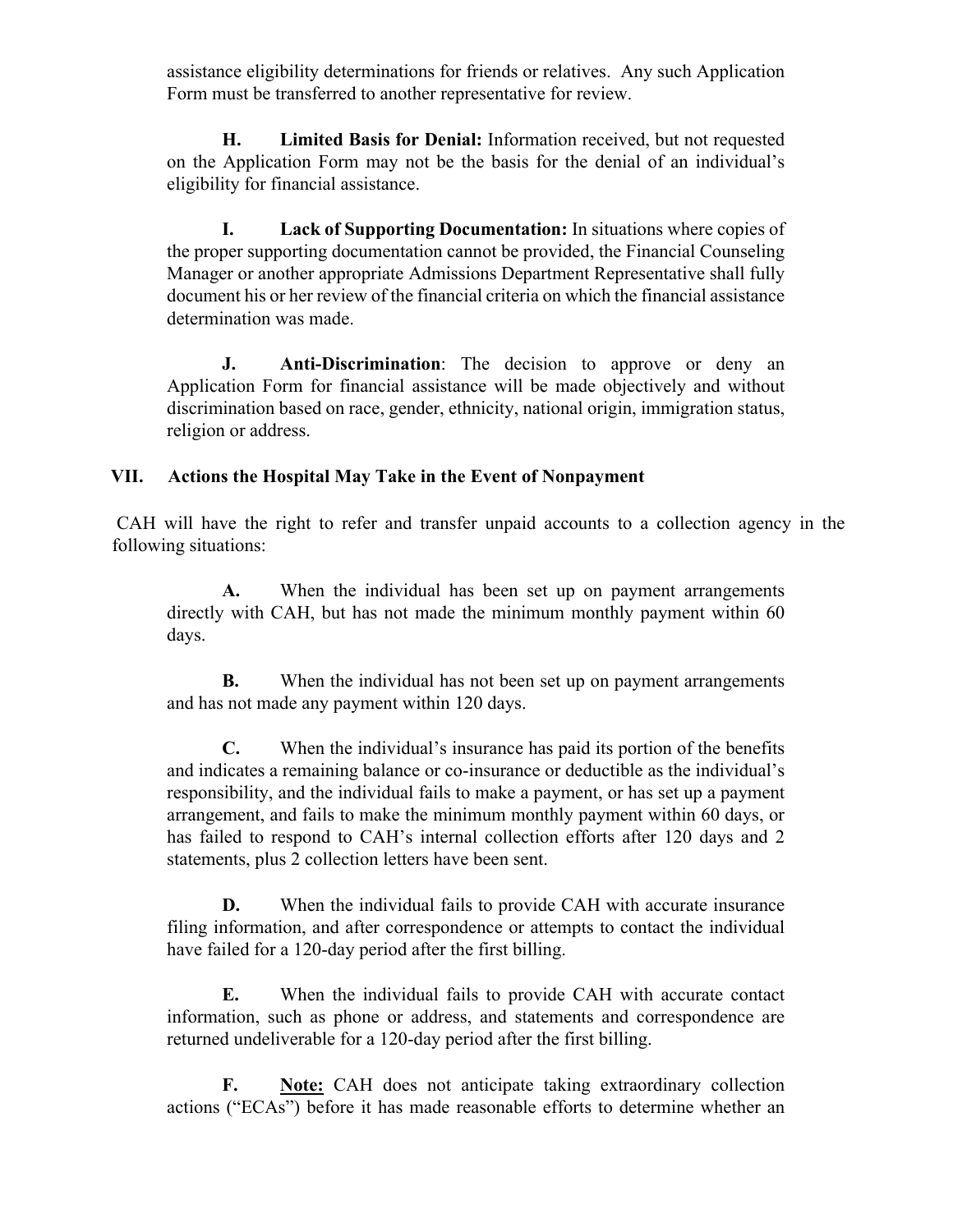individual qualifies for financial assistance. If CAH takes an ECA prior to making reasonable efforts to determine whether the individual qualifies for financial assistance, and the individual does qualify for financial assistance, then CAH will reverse its ECAs so taken. If an individual has submitted a timely Application Form for financial assistance, referral to a collection agency will not be made until a determination has been made as to whether the individual will receive financial assistance.

**G.** Only after reasonable efforts and a final determination have been made on whether an individual is eligible for financial assistance, CAH or its agents may engage in ECAs against the individual in the event of nonpayment. ECAs include actions taken against an individual related to obtaining payment of a bill for care that require a legal or judicial process, including, but not limited to, the following:

> • Placing a lien on an individual's property, such as pending insurance settlements;

• Commencing a civil action against an individual; and

• Selling an individual's debt to another party.

### **VIII. Measures to Widely Publicize the Financial Assistance Policy within the Community**

CAH widely publicizes its Policy by making the FAP Forms accessible to individuals in the following ways:

**A.** Via hospital website link at no charge, in downloadable and printable form found at:

<https://www.clevelandareahospital.com/policies-and-practices>

**B.** Via phone request that the FAP Forms be mailed to the individual free of charge.

**C.** Via mail on billing statements that include the Plain-Language Summary of the Financial Assistance Policy and instructions on where the individual can obtain a full-text version of the Policy and Application Form.

**D.** Via conspicuously placed signage in public areas of the hospital with instructions informing visitors on where to obtain copies of the FAP Forms in person at the hospital, via mail, email, or via the website.

**E.** Via paper copies of the FAP Forms upon request and without charge, for distribution in public locations in the hospital.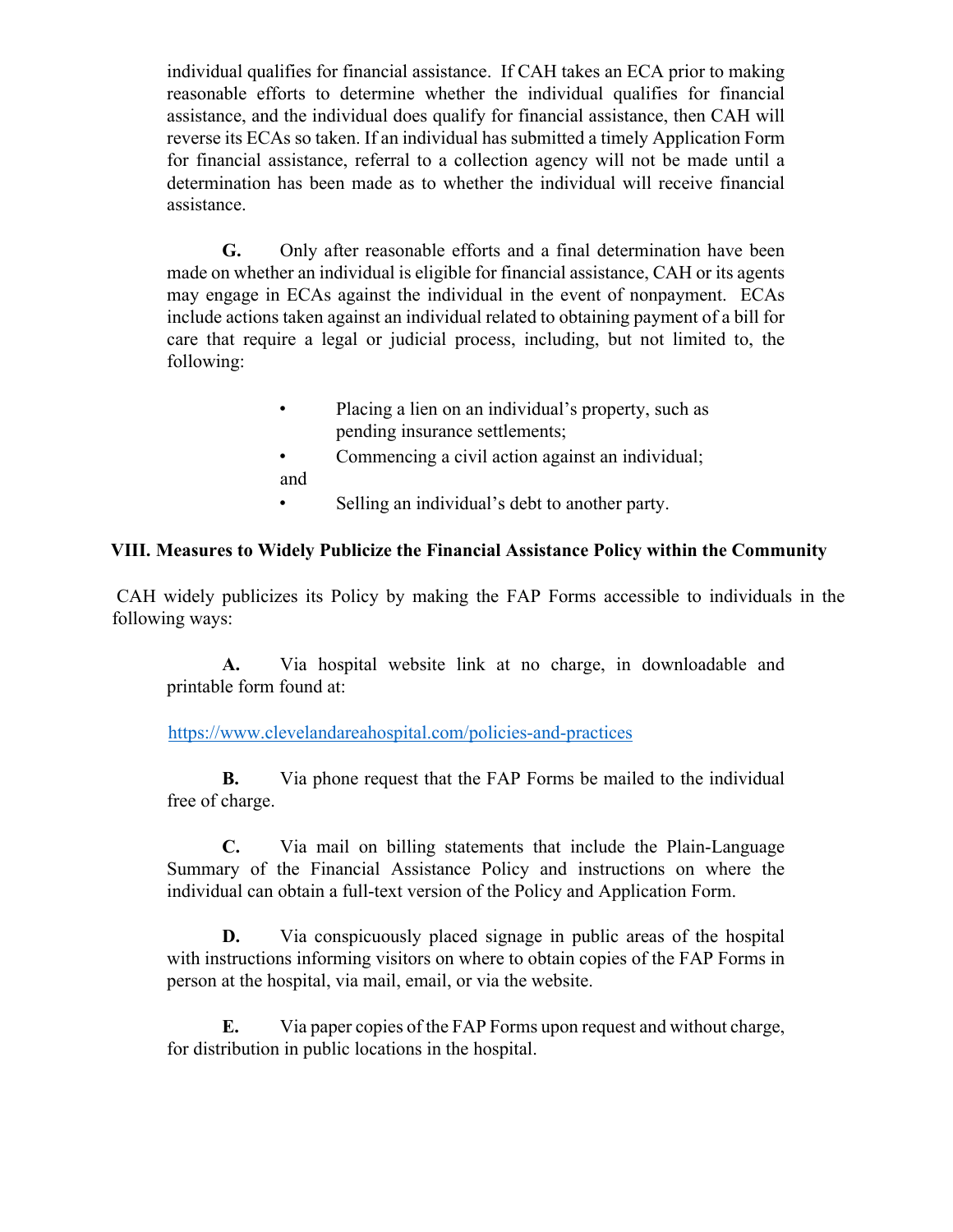**F.** Via personal delivery of the FAP Forms to each individual upon request and without charge upon admission and discharge from the hospital.

**G.** Via distribution of the Plain-Language Summary of the Financial Assistance Policy to local community organizations and government agencies who serve populations and address health needs of low income people.

**H.** The FAP Forms will be available in English until there is another primary language spoken by more than 10% of the population in the community served by CAH (Pawnee or Osage County, Oklahoma).

### **IX. After Eligibility Approval:**

**A.** After an individual has been determined to be eligible for financial assistance, CAH will coordinate with the individual and/or guarantor to set up a payment plan for the balance due.

**B.** The individual and/or guarantor must enter into a formal payment plan agreement either in writing or via telephone.

**C.** CAH shall notify the individual and/or guarantor that breach of the payment plan agreement will result in the account becoming due and payable immediately.

### **X. Miscellaneous**

**A. Incarcerated Individuals:** For incarcerated individuals who receive medical services from CAH while in custody, a claim will be submitted to the entity responsible for such custody. If the individual was not incarcerated at the time of service but is in custody while CAH is initiating collection procedures, the individual shall remain responsible for the balance and normal collection procedures shall be followed.

**B. Patient Privacy:** Information regarding individual's health information shall be shared and communicated with other departments only on an "as needed" basis, and in compliance with state and federal law, including the minimum necessary disclosure rules of the Health Insurance Portability and Accountability Act ("HIPAA").

**C. Quality Control:** The Chief Financial Officer (or his/her designee) will review a representative sample of submitted Application Forms (both approved and denied) on at least an annual basis to ensure that a fair and consistent process is followed in making determinations with all Application Forms.

### **XI. Adoption of Policy**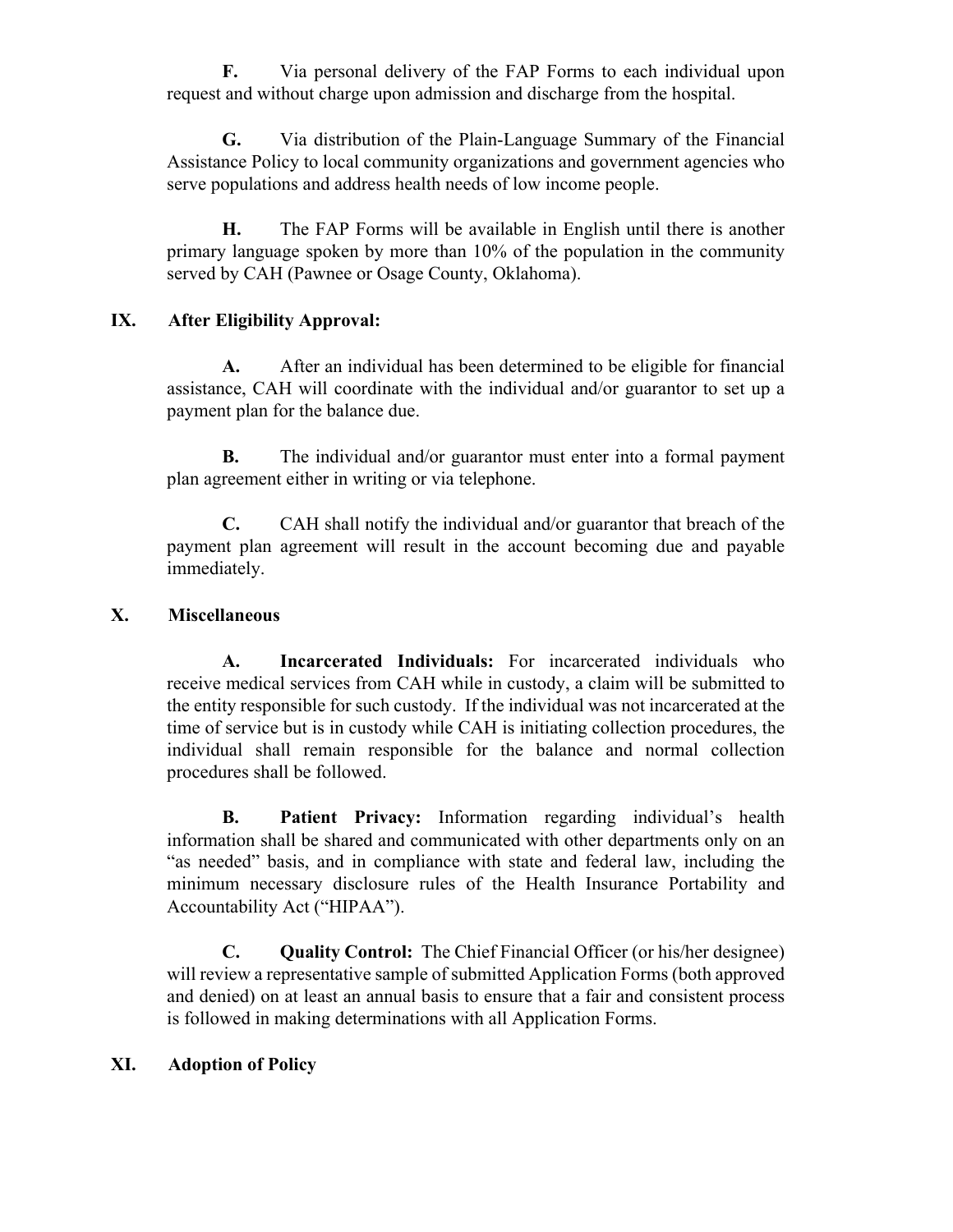This Financial Assistance Policy has been adopted by the Board of Trustees of CAH and is made effective as of \_\_\_\_\_\_\_\_\_\_\_\_\_\_, 2013, and may be amended at anytime with or without notice.